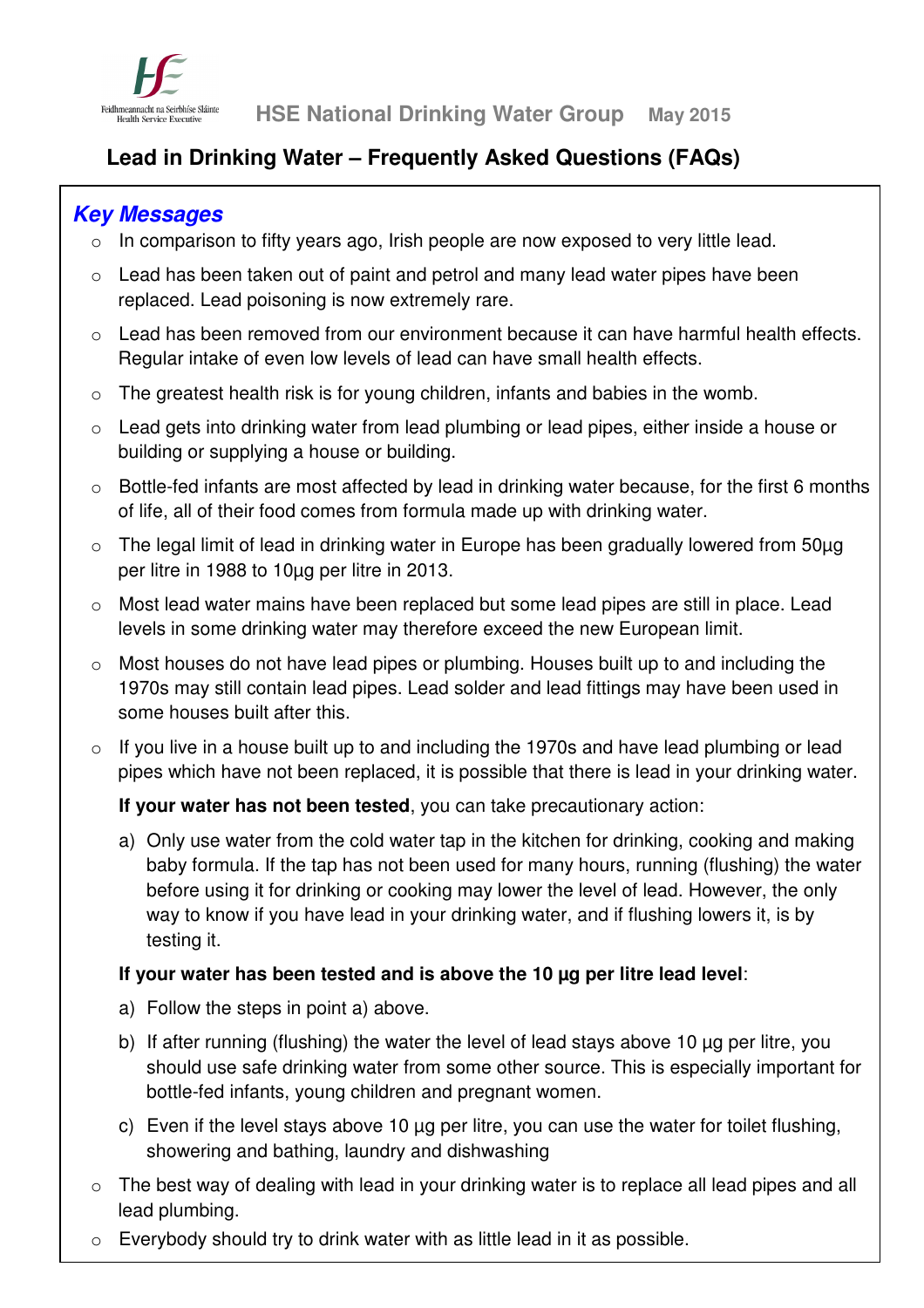#### **Where is lead found and what is it used for?**

- Lead is a metal which is found in soil, rocks, air and water.
- Lead has many different uses. It is used for making batteries, roofing material and metal products such as pipes and solder (used for joining pipes).

#### **How can I be exposed to lead?**

- Lead can be inhaled (breathed in), if present in air or dust, and can be swallowed, if present in food or water.
- Over the past few decades, lead has been removed from petrol and paint. Since then Irish people, in general, are exposed to very little lead.
- $\rightarrow$  For most people, food is their main source of lead intake.
- $\rightarrow$  People with lead plumbing and lead pipes in their house or supplying their house can be exposed to lead in drinking water.

#### **How can lead affect my health?**

- Legislation to control the use of lead has meant that acute lead poisoning is now almost unknown.
- **Long term exposure to lead can affect the development of a child's brain leading to** problems with learning, behaviour and attention.
- $\rightarrow$  Lead may harm the kidneys and may contribute to high blood pressure.
- Lead has also been linked to cancer. It is classified as '*probably carcinogenic'* to humans. This means that we are not sure if it causes cancer in humans but that we know it can cause cancer in animals.
- Recent scientific evidence shows that regular intake of even low levels of lead can have small health effects, especially on the brain development of infants, young children and babies in the womb. There are many factors which influence a child's brain development, including their physical, social, family and learning environment. These are likely to have a far greater impact than lead.

#### **How does lead get into drinking water?**

- Water does not usually contain lead when it leaves a water treatment plant.
- Lead can get into drinking water from lead pipes or lead plumbing (including solder and fittings).
- $\overline{\phantom{a}}$  Lead was sometimes used in water mains pipes. While most of these have been replaced, some lead pipes remain.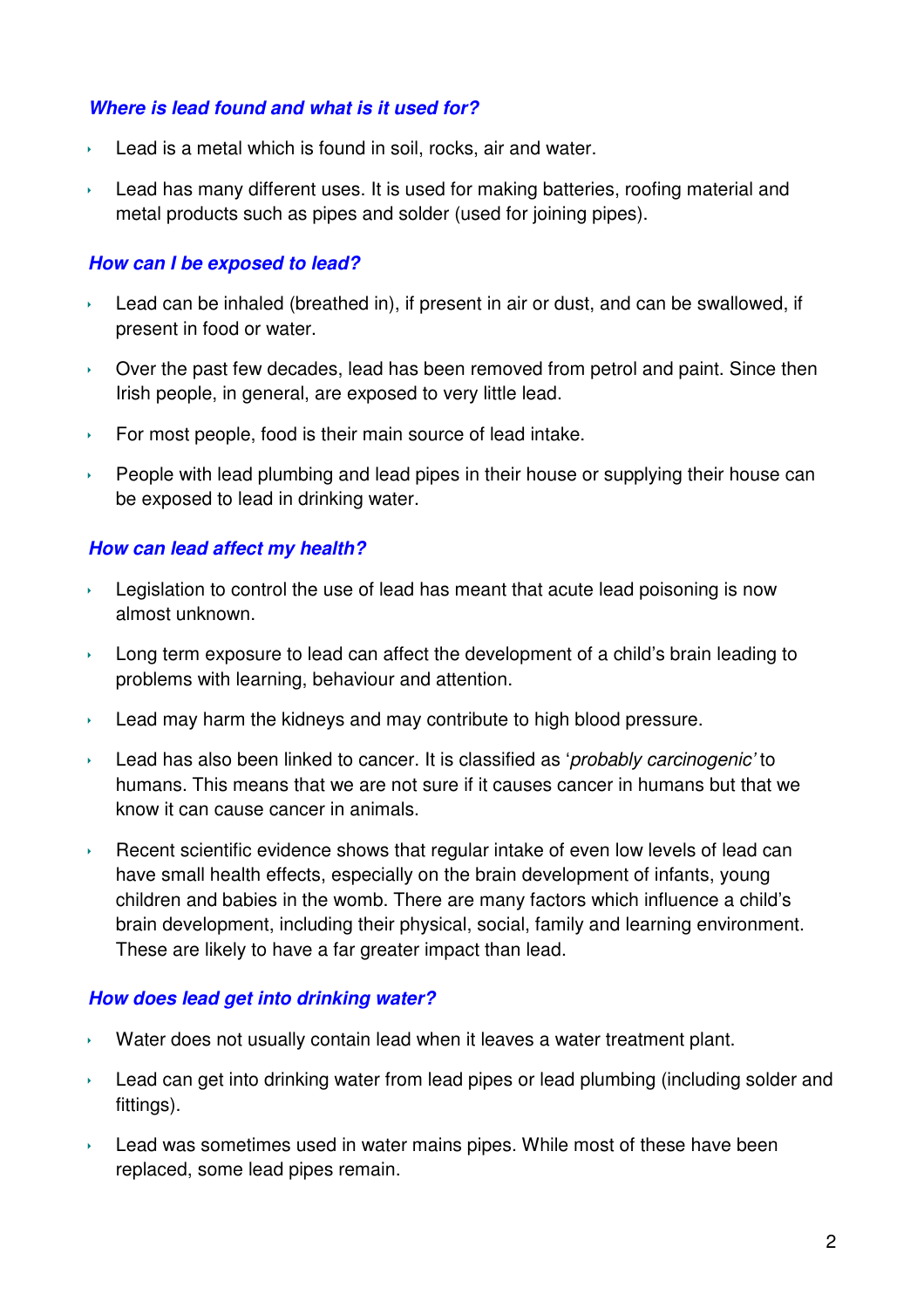- Lead pipes were also used to connect buildings to the water mains at the stop tap outside (also called the external stopcock).
- **Lead pipes, lead plumbing and lead-lined water tanks were sometimes used in** buildings built up to and including the 1970s.
- Buildings built up to and including the 1970s may have lead in their drinking water if the inside lead plumbing or the outside lead pipes have not been replaced. These buildings should be checked for lead plumbing both inside and outside by a qualified plumber.
- **Lead pipes are not usually found in buildings built since the 1970s. However, lead** solder and lead fittings may have been used in more recently-built buildings.
- $\overline{\phantom{a}}$  The chances of lead getting into drinking water from lead pipes and lead plumbing can depend on the chemical make-up of the water. Some types of water such as soft water and warm water can pick up lead more easily.
- $\rightarrow$  By changing the chemical make-up of the water, water suppliers may be able to reduce the amount of lead which is picked up from lead pipes and lead plumbing.
- The level of lead in drinking water is more likely to be higher if the water is stagnant (still or stationary in the pipe).

# **Why has lead in drinking water received so much attention recently?**

- $\rightarrow$  The legal limit of lead in drinking water in Europe has been gradually reduced, from 50µg per litre<sup>∗</sup> in 1988 to 10µg per litre in December 2013.
- $\rightarrow$  This was done as part of a greater plan to reduce everybody's lifetime exposure to lead to the lowest possible level.
- $\rightarrow$  However, some drinking water may not yet meet this new limit.

# **Who is most affected by lead in drinking water?**

- $\rightarrow$  Because lead affects the developing brain, the risk is greatest for young children, infants and babies in the womb.
- Bottle-fed infants are most affected by lead in drinking water, because for the first  $6$ months of life, all of their food comes from formula made up with drinking water. They also drink a lot of liquid for their body weight.
- ▶ Children and infants absorb more lead than adults.

 $\overline{a}$ 

# **What is the HSE's health advice on lead in drinking water?**

In the past, lead in drinking water was not considered a health risk unless it reached a certain level. The World Health Organization (WHO) has looked at the evidence again and has now changed this advice.

<sup>∗</sup> micrograms per litre (µg/l) is sometimes known as parts per billion (ppb).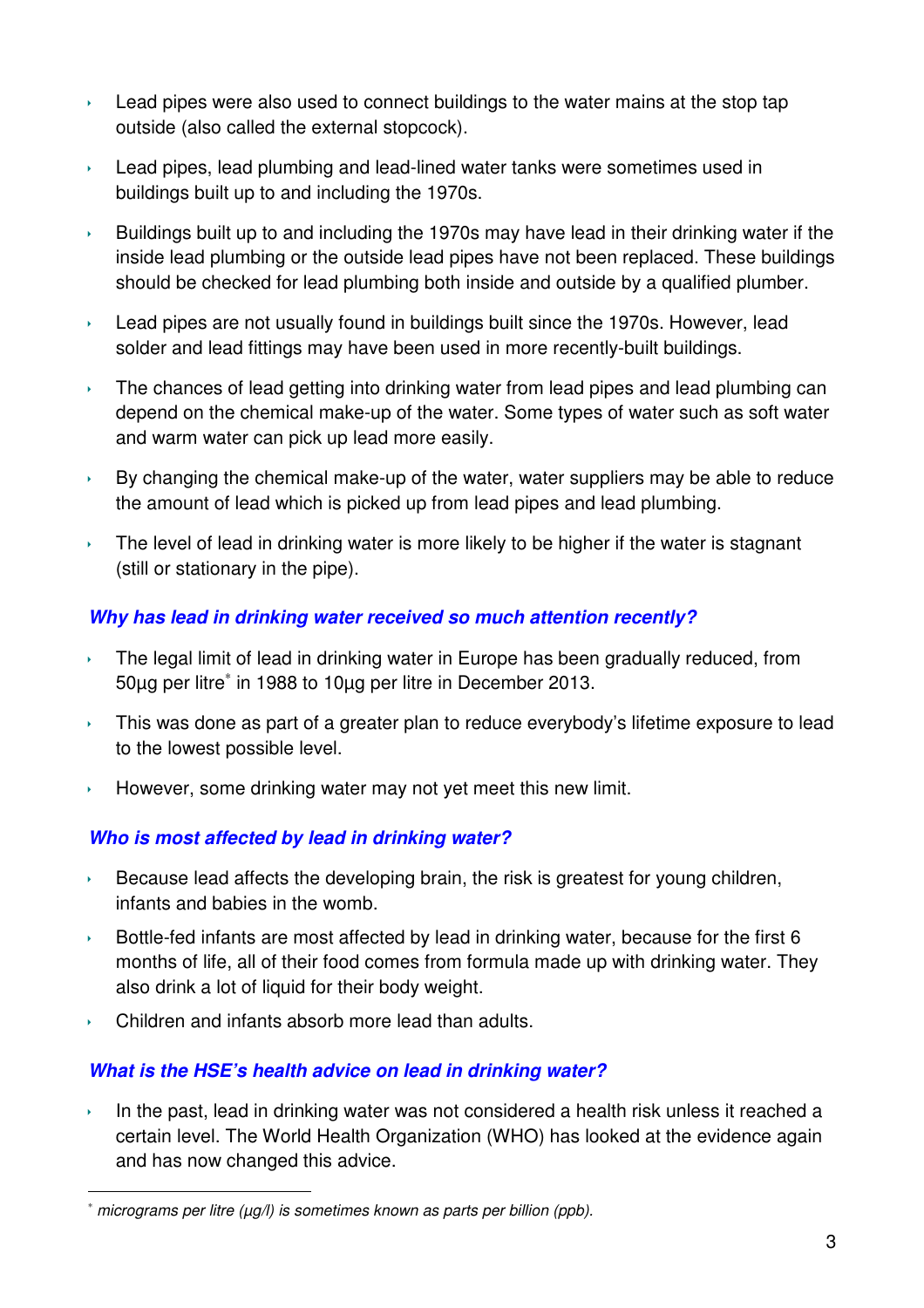- $\rightarrow$  No level of lead in drinking water is now considered to be completely safe.
- It is best to keep everybody's exposure to lead, from all sources (drinking, eating, inhaling), as low as possible.
- Everybody should, therefore, try to drink water with as little lead in it as possible.

# **Is drinking water tested for lead?**

 Water supplies that come under the European Union Drinking Water Regulations are tested for lead. Testing is usually carried out at the kitchen tap of homes or buildings which are randomly chosen for testing. However, most individual buildings are not tested. Also, some small private water supplies are not usually tested.

## **How do I know if there is lead in my drinking water?**

- The best way to find out if there is lead in your drinking water is first to see if you have lead pipes or lead plumbing.
- If you are on a public supply and have had a meter installed, you can obtain information about whether or not lead was found during the meter installation. Contact Irish Water at https://www.water.ie/help-centre/contact-us/
- $\rightarrow$  A qualified plumber could help you. See 'Drinking Water Consumer Advice Note Lead' at http://www.hse.ie/water
- If you find lead plumbing or lead pipes, either inside your house or building or outside your house or building, you should have your drinking water tested.
- The level of lead in drinking water can be different in different buildings on the same water supply. The level of lead depends on:
	- o whether there are lead pipes or lead plumbing in the building, or whether these have been replaced
	- $\circ$  the length of lead pipes in the building
	- o whether the building has an individual connection to the water main or has a shared connection with other buildings
	- o the amount of water used (dishwasher, showers, washing machine)
	- o the softness and temperature of the water.

#### **How can I get my water tested?**

- If you wish to get your water tested for lead you should contact your water supplier for advice:
	- o Public Water Supplies Irish Water https://www.water.ie/help-centre/contact-us/
	- $\circ$  Private Water Supplies your group water scheme committee or the owner of your private supply (this might be the developer of a private estate, for instance)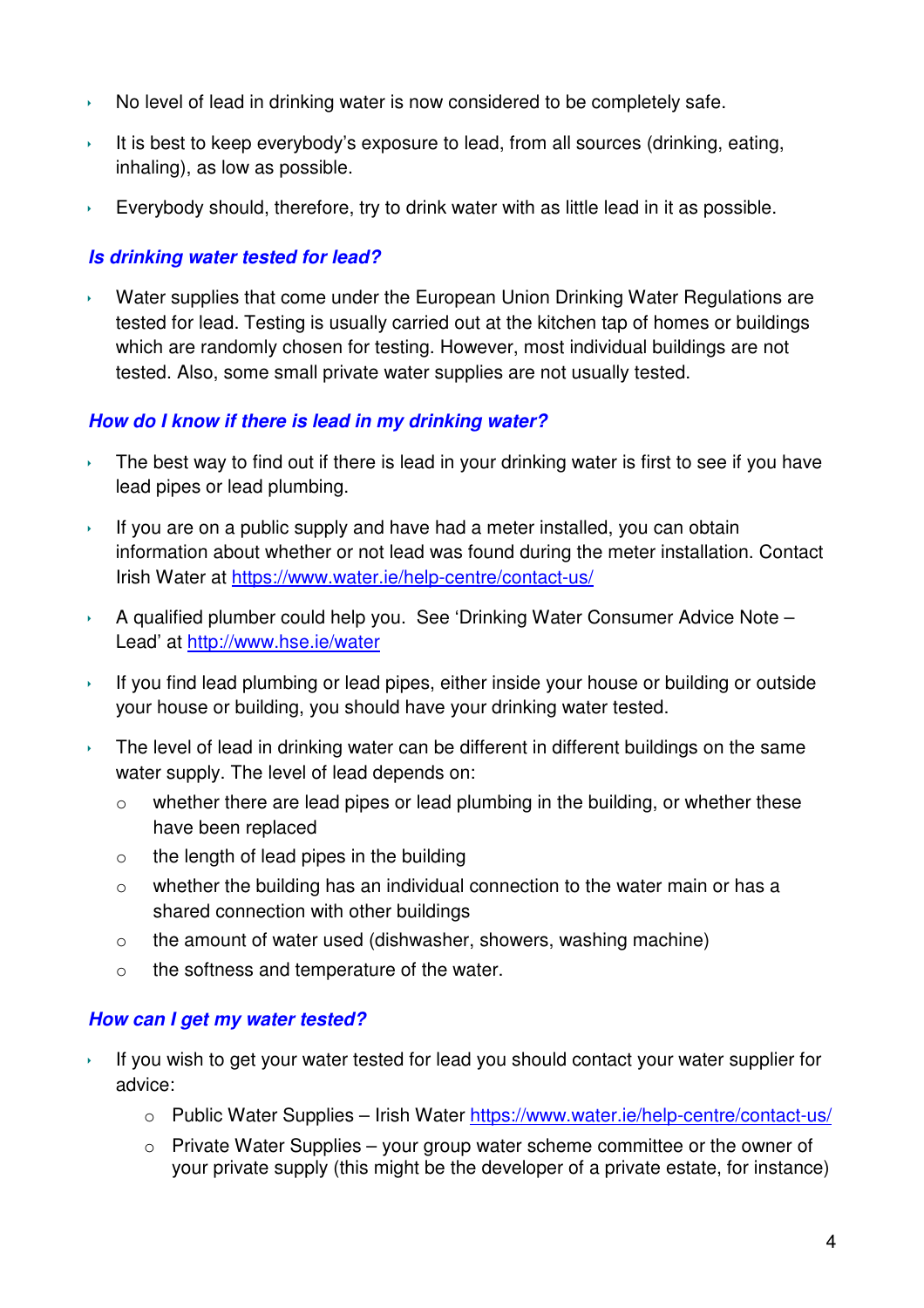$\circ$  Private wells – a number of private and public laboratories offer testing of drinking water.

# **If I find lead in my drinking water, what should I do?**

- If the level of lead from the cold water tap in the kitchen is above the legal level (10  $\mu$ g per litre), running (flushing) the water before using it for drinking or cooking may lower the level of lead. However, the only way to know if flushing works is by testing.
- Your water supplier should advise you on appropriate testing, flushing and re-testing. This will tell you how much water needs to be run off before using it for drinking or cooking.
- $\rightarrow$  Whether running the water reduces the level of lead in the water, or not, will depend on the length of the lead pipes or on where the lead is coming from in the plumbing system.
- If, after running the water, the level of lead stays above 10  $\mu$ g per litre, you should use safe drinking water from some other source. This is especially important for bottle-fed infants, young children and pregnant women.
- You should tell all users of your property, including lodgers, long-term visitors, people renting or buying your property, of steps that can be taken to keep their intake of lead in drinking water as low as possible.
- The long term solution to dealing with lead in your drinking water is to replace all lead pipes and all lead plumbing. The building owner is responsible for pipes from the mains stop tap or external stopcock and for internal plumbing, while the water supplier is responsible for the water mains pipes up to the external stopcock.
	- o See 'Drinking Water Consumer Advice Note Lead' for information on pipe layout and ownership. http://www.hse.ie/water
	- o Before replacing lead pipes and lead plumbing in your ownership, you should contact your water supplier (see above). Replacing all lead pipes in a coordinated way is usually the best approach.

# **I think I might have lead in my drinking water but my water has not been tested, what should I do?**

- If you have lead pipes or lead plumbing, you may have lead in your drinking water. If your water has not been tested, you can take precautionary action.
- $\rightarrow$  Only use water from the cold water tap in the kitchen for drinking, cooking and making baby formula. This is called the 'rising main'. It comes straight into your house from the water mains. The water from this tap is usually moving and flowing and has not been stagnant (still or stationary). Water from other taps in your house may have been stagnant in tanks and pipes for longer periods of time and, therefore, more likely to have a higher level of lead.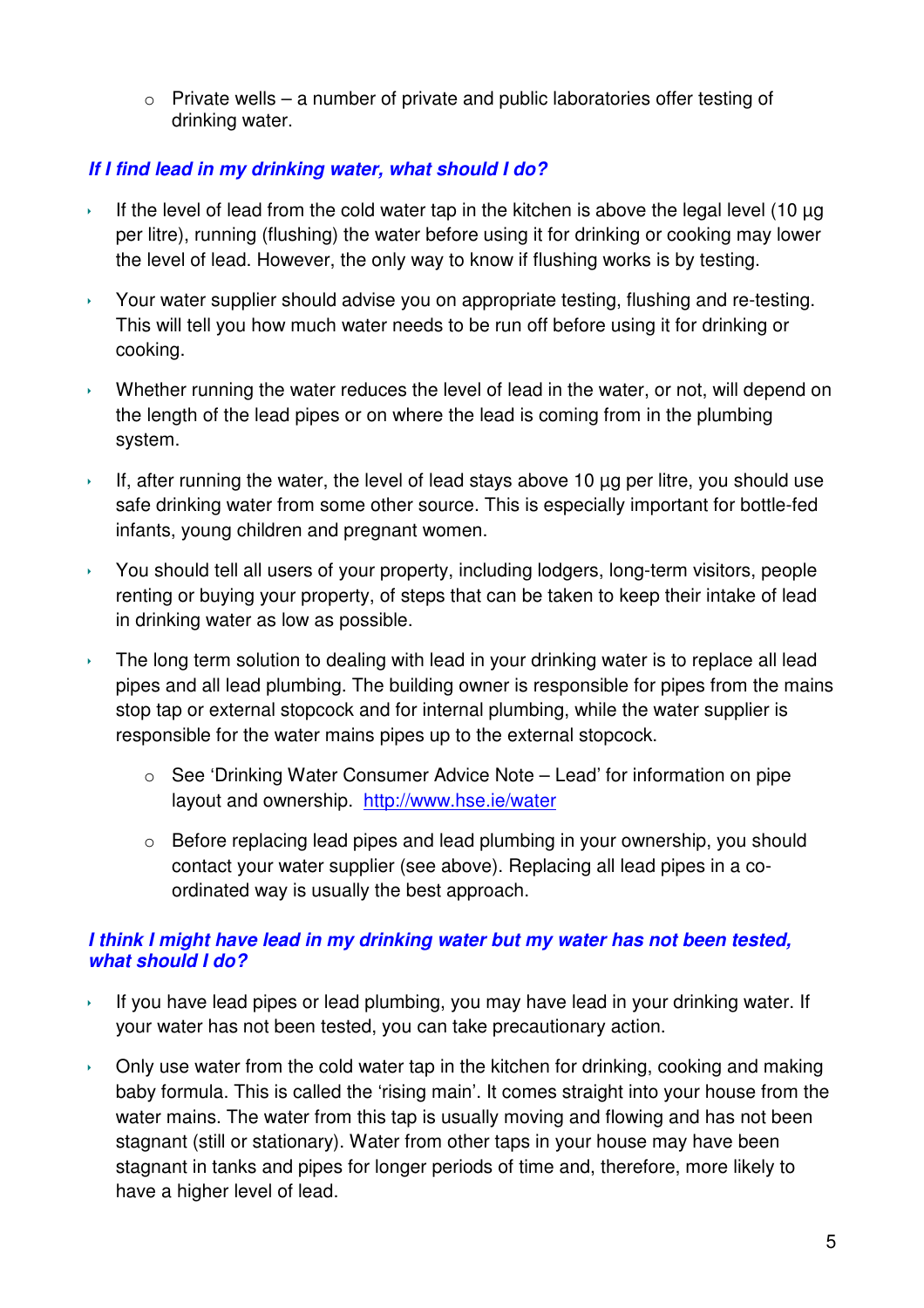- If the tap has not been used for several hours, running (flushing) the water before using it for drinking or cooking may lower the level of lead.
- $\rightarrow$  However, the only way to know if you have lead in your drinking water, and if flushing lowers it, is by testing.
- If your pipes are long or have a complicated layout, perhaps connected to other properties, flushing has been known to increase the level of lead in your drinking water.

## **Is there anything else I need to know about lead and drinking water in general?**

- $\rightarrow$  Boiling the water does not remove lead. However, boiling may slightly increase the level of lead in drinking water.
- $\overline{\phantom{a}}$  Employers and managers of buildings used by the public (schools, crèches, hospitals, health centres, etc) are responsible for ensuring that the drinking water complies with the lead limit of 10 µg per litre.

## **If my water has high lead levels, is it safe to take a bath or shower?**

 Even if the lead level is above 10 µg per litre, you can use the water for bathing and showering, toilet flushing, laundry and dishwashing.

## **What alternative sources of drinking water could I use?**

It is important that any alternative source of drinking water is safe.

#### Private wells:

- Lead in drinking water is usually from lead plumbing and lead pipes inside or just outside the house. Switching to a well, but using the same plumbing or pipes, is therefore unlikely to bring down the level of lead in your water.
- If you use water from a private well, you should check that it is safe to drink. http://www.epa.ie/water/dw/hhinfo/
- Further information on risk of illness from private wells can be found at: http://www.hse.ie/water

#### Bottled water:

- $\rightarrow$  Bottled water can be used for drinking and cooking.
- It can also be used to make up infant formula.
	- o The World Health Organization recommends that babies should be breastfed for the first six months of life.
	- $\circ$  It is best not to use bottled water labelled as 'Natural Mineral Water' to make up infant feeds as it can have high levels of sodium (salt) and other minerals.